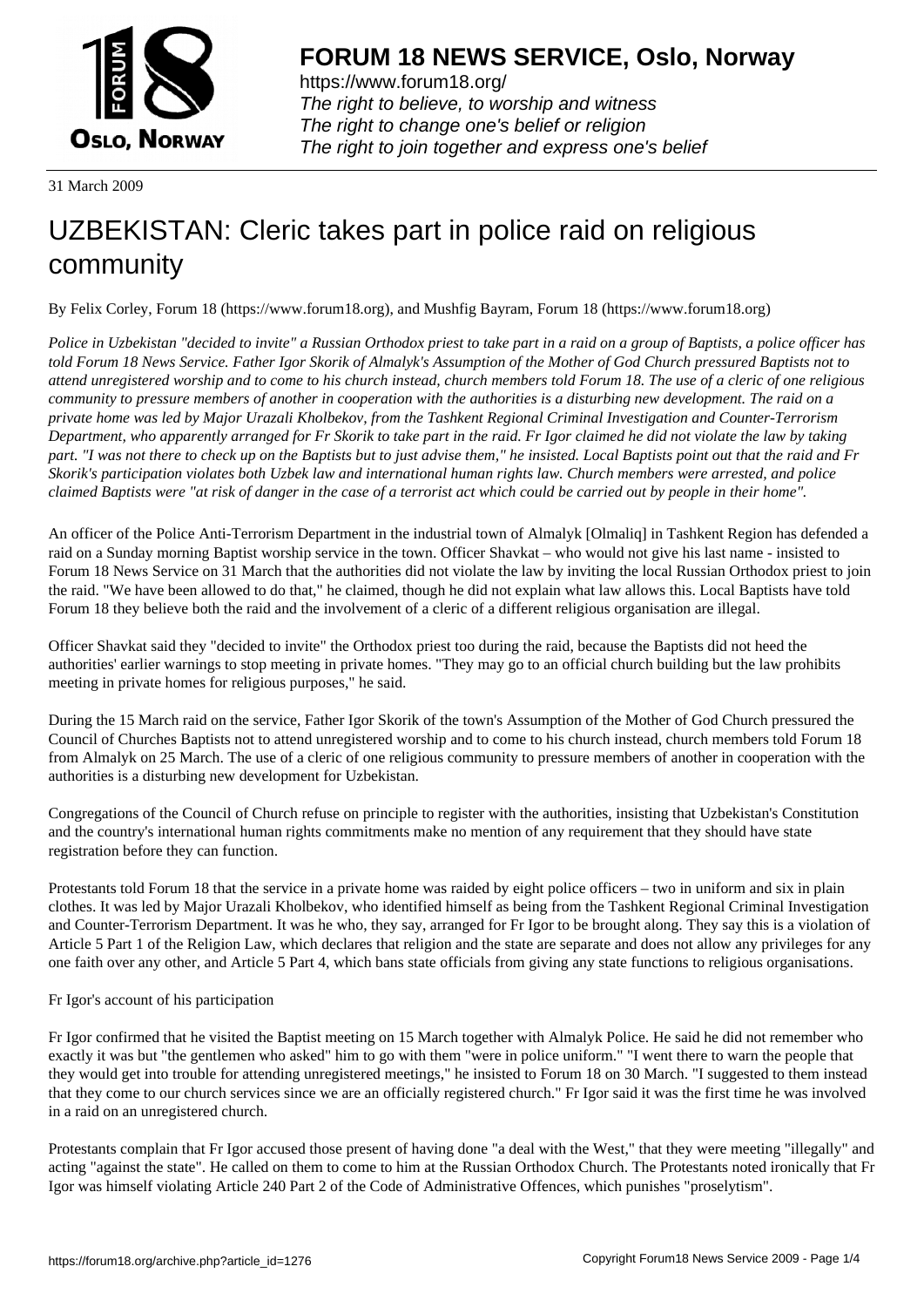[ethnic] Russians astray," he complained. Fr Igor also told Forum 18 that the Baptists proselytise ethnic Uzbeks which is against the law. "We do not go out on the streets specifically inviting Uzbeks to our church." Asked whether he would turn away Uzbeks who wanted to attend his church, he said they are welcome "if they come of their free will."

He denied having accused the Baptists of cooperating with the West. "Personally I said nothing of the sort to the Baptists," Fr Igor commented, although he would not clarify if he has said anything on those lines to anyone.

Fr Igor also said he does not think he violated the law by participating in the raid. "I was not there to check up on the Baptists but to just advise them," he insisted. "I am not against their praying or reading their Bibles in twos or threes in their homes but I am against imposing their religious views on people on the street."

Officials' accounts of Fr Igor's participation

Anti-Terrorism Department officer Shavkat told Forum 18 that the law allows the authorities to quickly create a group of officials from Anti-Terrorist Police, National Security Service (NSS) secret police, religious affairs bodies and mahalla committees (residential self-governments), as in this case with the Baptists. "We went there to check up on their activity, which we knew was illegal," he told Forum 18.

Mahalla committees are a key part of Uzbekistan's structures of control and oppression (see eg. F18News 27 March 2007 http://www.forum18.org/Archive.php?article\_id=936). The NSS secret police very closely monitors all religious activity (see eg. F18News 5 September 2007 http://www.forum18.org/Archive.php?article\_id=1014).

Tashkent Regional Police's Anti-Terrorism Department told Forum 18 on 31 March that Major Kholbekov works out of his office in Almalyk. However, Officer Shavkat told Forum 18 that Major Kholbekov works for Tashkent Regional Police Anti-Terrorism Department, and "oversees the whole region." "He comes here when he has a task to do," he said. Neither Tashkent Regional nor Almalyk City Police would give any contacts for Major Kholbekov.

Religious affairs officials at Tashkent Regional Hokimat (administration) were not available to comment on the case. Forum 18 was referred to Deputy Hokim Sodyg Abdullaev, who oversees religious organisations in the region. However his assistant, who did not give his name, said Abdullaev was unavailable to talk. Forum 18 was referred to Rakhmatullo Shiraliev, but none of the two numbers given to Forum 18 worked.

Similarly the government's Religious Affairs Committee in the capital Tashkent did not want to discuss the issue. "If you want to hear us then come to our office in person," the official – who did not give his name – told Forum 18 on 31 March when asked why authorities would invite a representative of one religious community for a raid on another. He then hung up the phone.

Use of clerics in past raids

Although raids by police, NSS secret police and other state agencies on religious communities in Uzbekistan – both registered and unregistered – are common, it is very rare for state officials to use clerics of the state-backed Muslim Board or the Russian Orthodox Church to pressure victims of the raids to halt their activity and change their religious affiliation.

The state has frequently used such pressure from both Muslim and Russian Orthodox clerics in neighbouring Turkmenistan, and officials in Azerbaijan have occasionally used Muslim clerics to pressure non-Muslims to change their religious affiliation.

Forum 18 knows of one case in Uzbekistan several years ago when a number of Baptists – who cannot hear or speak – were summoned to a mosque in a bid to pressure them to renounce their faith and adopt a different faith. However, none of those summoned went.

### The raid itself

The eight police officers who raided the Baptist congregation in Almalyk claimed to be conducting an identity check, church members told Forum 18. The church meets in a private home which belongs to Sergei and Olga Brislavsky. Police officer Ilyas Babahonov was among the officers who filmed the Baptists during the raid.

Local Protestants complain that Major Kholbekov warned that, because the congregation is not registered, the Brislavskys were putting themselves and those in their home "at risk of danger in the case of a terrorist act which could be carried out by people in their home". Protestants dismissed this claim.

Officers appeared angry that children were present, accusing the adults of "harming their future". Officials in other parts of the country have stepped up pressure since late 2008 on school children who attend places of worship - including mosques and Christian churches - as well as on their parents (see F18News 12 January 2009 http://www.forum18.org/Archive.php?article\_id=1239).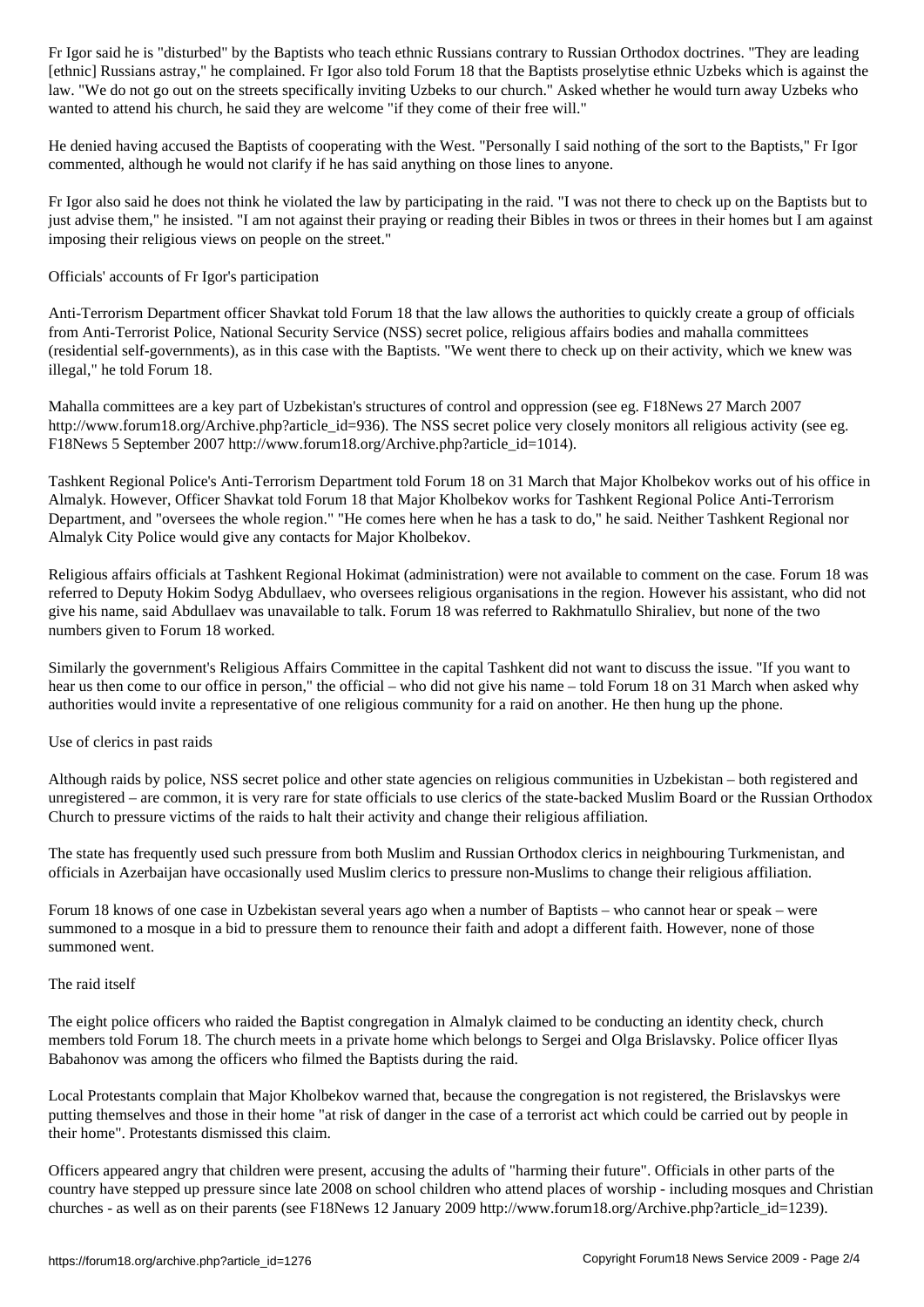Protestants also complain that Major Kholbekov's questioning of those present about their faith violates Article 3 Part 1 of the 1998 Religion Law, which guarantees the right to practice any faith or none. They complain that his questions as to why they do not attend the town's Russian Orthodox church violate Article 3 Part 2 of the Religion Law, which bans any pressure on any individual in choosing or practicing any faith or none.

### Baptists taken to police station

Police took twelve of the Baptists present to the town police station, including the Brislavskys, as well as Lyubov Abdalova and Rita Struchaeva, who were already facing administrative charges for running a street library in the town. The twelve were held and most were questioned for four and a half hours. Sergei Brislavsky was threatened with 15 days in prison. Three of the detained church members, who cannot hear or speak, were forced to remain in the police station corridor.

The twelve refused to sign any statements or documents. Police confiscated three Bibles and five hymn books from them before they were freed. Administrative cases under Article 240 are being considered against the twelve Baptists.

Abdalova and Struchaeva had been detained by two plain clothes police officers in Almalyk on the afternoon of 7 March as they were offering Christian books at a street library. Some 50 Christian books and magazines were confiscated, including five New Testaments in Uzbek and Russian and the Council of Churches' regular magazine "Herald of Truth". The officers took the two women to the town police station. One of the police officers turned out to be Timur Sabriev of the Criminal Investigation and Counter-Terrorism Department, Protestants told Forum 18.

Officers drew up the record of the confiscated literature in Uzbek and refused to provide a translation, as the Baptists do not speak it. Officers threatened to detain the women for up to 72 hours and demanded that they write a statement and sign documents in Uzbek. However, the two women refused to write or sign anything "as they didn't consider themselves guilty," as church members told Forum 18. Abdalova was photographed next to the confiscated literature.

The two women were freed at 9pm after being told that the literature was being sent to the government's Religious Affairs Committee to be checked. Officers said it would only be returned if the Committee declares that it is "permitted in Uzbekistan".

Cases were prepared against them under the Code of Administrative Offences; Article 240 and Article 241. On 20 March they were ordered to appear on 23 March at Almalyk Criminal Court, but the outcome remains unknown.

### The wider context

Uzbekistan is in the middle of a crackdown on religious activity. A campaign has been launched in recent months against followers of the Muslim theologian Said Nursi. Five Nursi followers were given harsh prison sentences in Tashkent in February (see F18News 27 February 2009 http://www.forum18.org/Archive.php?article\_id=1262). At least nine others accused of following Said Nursi remain in prison in Bukhara [Bukhoro] awaiting trial (see F18News 10 March 2009 >http://www.forum18.org/Archive.php?article\_id=1265).

Short-term imprisonments of Protestants for unregistered religious activity have also taken place in March (see F18News 18 March 2009 http://www.forum18.org/Archive.php?article\_id=1270).

Uzbekistan also continues to raid, prosecute and fine people, in different parts of the country, for possessing and distributing religious literature (see F18News 18 March 2009 http://www.forum18.org/Archive.php?article\_id=1278). (END)

For a personal commentary by a Muslim scholar, advocating religious freedom for all faiths as the best antidote to Islamic religious extremism in Uzbekistan, see http://www.forum18.org/Archive.php?article\_id=338.

For more background, see Forum 18's Uzbekistan religious freedom survey at http://www.forum18.org/Archive.php?article\_id=1170.

Full reports on freedom of thought, conscience and belief in Uzbekistan can be found at http://www.forum18.org/Archive.php?query=&religion=all&country=33.

A survey of the religious freedom decline in the eastern part of the Organisation for Security and Co-operation in Europe (OSCE) area is at http://www.forum18.org/Archive.php?article\_id=806, and of religious intolerance in Central Asia is at http://www.forum18.org/Archive.php?article\_id=815.

A printer-friendly map of Uzbekistan is available at

http://www.nationalgeographic.com/xpeditions/atlas/index.html?Parent=asia&Rootmap=uzbeki.